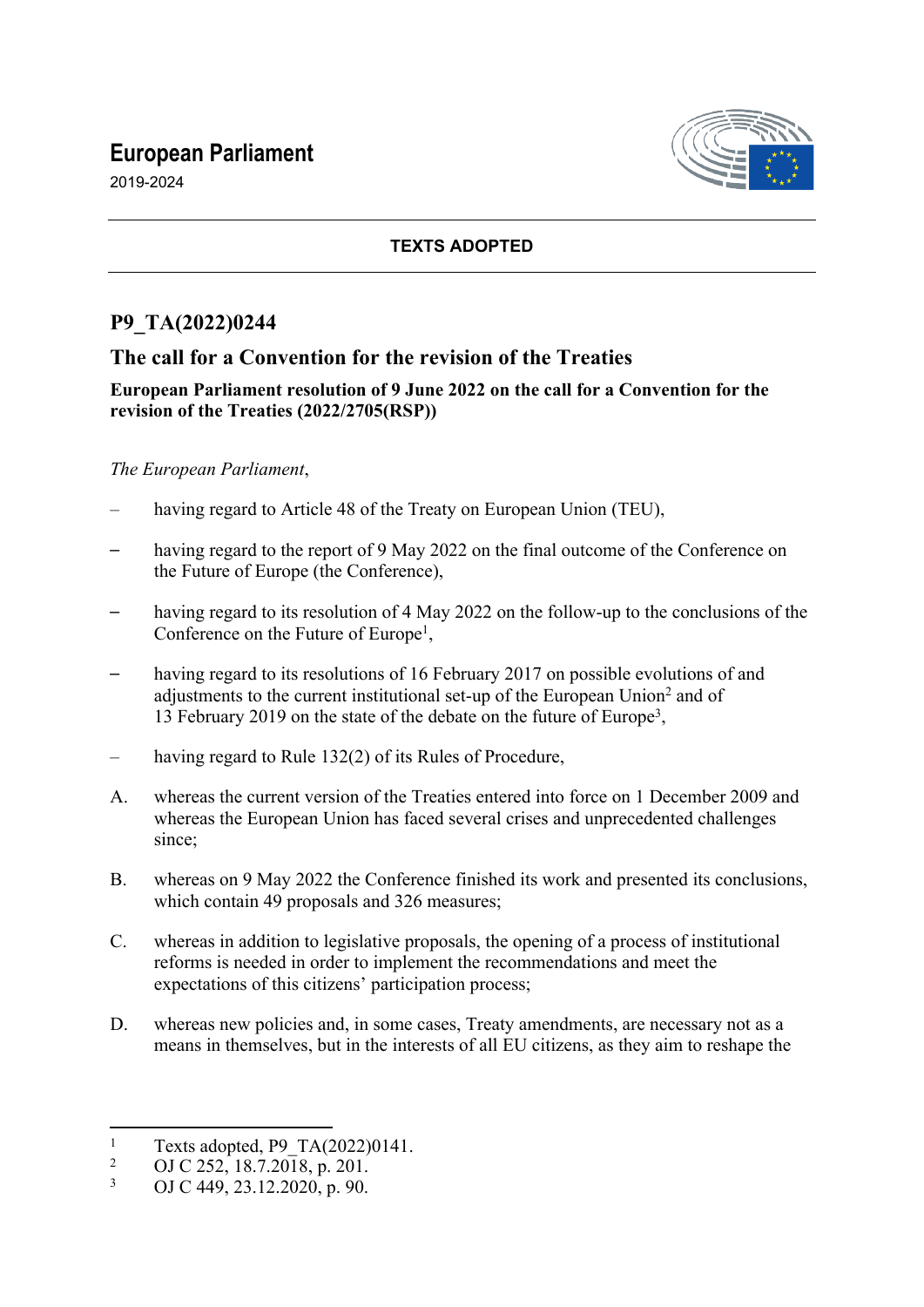EU in a way that will enhance its capacity to act, as well as its democratic legitimacy and accountability;

- 1. Welcomes the conclusions of the Conference of 9 May 2022;
- 2. Points out that in line with the founding text of the Conference, the European Parliament, the Council and the Commission have committed to following up effectively on the conclusions of the Conference, each within the remit of their competences and in accordance with the Treaties;
- 3. Notes that several of the Conference proposals require amendments to the Treaties, and that Parliament's Committee on Constitutional Affairs shall prepare proposals for Treaty amendments accordingly;
- 4. Points out, especially following the most recent crises, that the Treaties need to be amended urgently to make sure the Union has the competence to take more effective action during future crises;
- 5. Submits to the Council under the ordinary revision procedure laid down in Article 48 TEU, for those reasons, the following proposals for the amendment of the Treaties, inter alia:
	- to enhance the Union's capacity to act by reforming voting procedures, including allowing decisions in the Council by qualified majority voting instead of unanimity in relevant areas, such as the adoption of sanctions and so-called passerelle clauses, and in the event of an emergency;
	- to adapt the competences conferred on the Union in the Treaties, especially in the areas of health and cross-border health threats, in the completion of the energy union based on energy efficiency and renewable energies designed in line with international agreements to mitigate climate change, in defence, and in social and economic policies; to ensure the European Pillar of Social Rights is fully implemented and to incorporate social progress in Article 9 TFEU linked to a Social Progress Protocol into the Treaties; to support strengthening the competitiveness and resilience of the EU economy, with special attention paid to small and medium-sized enterprises and competitiveness checks and to promote future-oriented investments focused on the just, green and digital transitions;
	- to provide Parliament with full co-decision rights on the EU budget, and with the right to initiate, amend or repeal legislation;
	- to strengthen the procedure for the protection of the values the EU is founded on and to clarify the determination and consequences of breaches of fundamental values (Article 7 TEU and the Charter of Fundamental Rights of the European Union);
- 6. Proposes more specifically that the following Treaty articles be amended as follows:
	- Article 29 TEU

"The Council shall adopt decisions which shall define the approach of the Union to a particular matter of a geographical or thematic nature. *Where a decision*